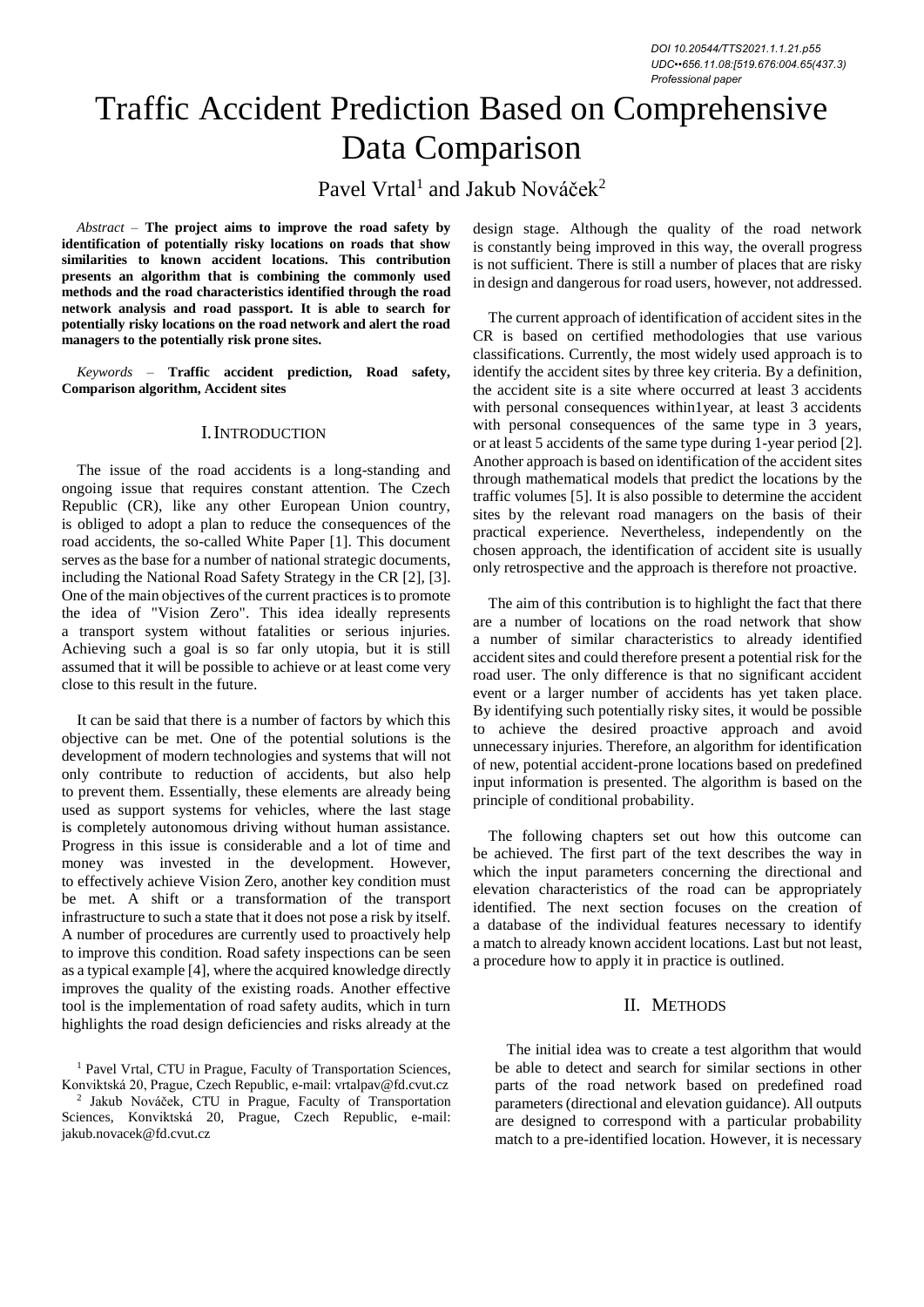to consider the non-uniform characteristics of the road section. At the same time, there is also a problem with the different orientation of the cardinal points of the individual roads. Furthermore, it is also not possible to simply find the mathematical properties of a road curve defined by previously known equations. For this reason, it was necessary to use a procedure that could effectively identify a specific road section with high accuracy without any additional information about the specific properties. The ideal way was to use a common geodetic coordination system, such as the single trigonometric cadastral network (S-JTSK) used in the CR, to determine the position and elevation of any point of the road in the terrain. Additionally, it was necessary to obtain approximate information on the curvature of the analysed roads using the high quality data from the map portal of the Czech Office of Surveying and Cadastre [6] and the web portal Mapy.cz [7]. The current research is in its initial and testing phase, so only the road centerline position and elevation of the road has been utilized. In the future, it will be necessary to use the axes of individual lanes. However, the export of the position coordinates of road axis points directly from map applications is not entirely usable. The output of individual points is not with a constant spacing and the recorded position of points changes dynamically depending on the curvature of the road.

 Therefore, in order for the comparison algorithm to work properly, it was necessary to split the roads into fixed lengths. In this way, it was possible to obtain a sufficiently detailed coordinate description of the selected roads (Fig 1). The road segment length should be short enough to enable the determination of low curvature radius, yet, not too small due to the overall length of the road network.



Fig. 1. Splitting the road into fixed length elements

 The position point comparison algorithm is constructed in such a way that the individual section lengths between adjacent points are taken as a specific parameter. The difference between the previous and subsequent X and Y coordinates is then calculated. It enables to obtain the positional differences of the X and Y coordinates and thus the road spatial layout. An illustrative example is shown in Fig 2.



Fig. 2. Relative displacement of road segment end points

 Fig 3 further defines the relative displacements of the individual points of the road segments. At the same time, a subsequent calculation of the area under the road curve, enables to identify similar road segments within the road network in high accuracy. The identification is done through comparison of the change in the area beneath individual road sections. In this way, the algorithm is able to find similar sections of road on any length of section based on the acceptable difference threshold. The amount of surface change is almost constant in sections that show small changes in geometry. Typical examples would be straight road sections or directional curves with a constant radius. The match is no longer such at the transitional point, however, these points can still be located. It is also able to distinguish the direction of the road (left-hand, right-handed curve).



Fig. 3. Calculation of the area under the road curve based on the relative displacement

 Completing the elevation map for the road sections in question is considerably more complicated. The freely available map documentation is not sufficiently accurate to determine an adequate match. In order to achieve the most accurate result, it was necessary to use models of aerial laser scanning of the elevation in the CR. These models are digital terrain models which captures the natural or human activitymodified surface in digital form. The models are in the form of heights of discrete points in an irregular triangular area network (TIN). Digital models used for the purposes of this study are the 1st and 5th generation models (DMR 1G and 5G). According to the authors' assessment, these models contain the most suitable data for the purposes. The mean error of DMR 1G is 0.4 m in open terrain, without obstacles, and 0.7 m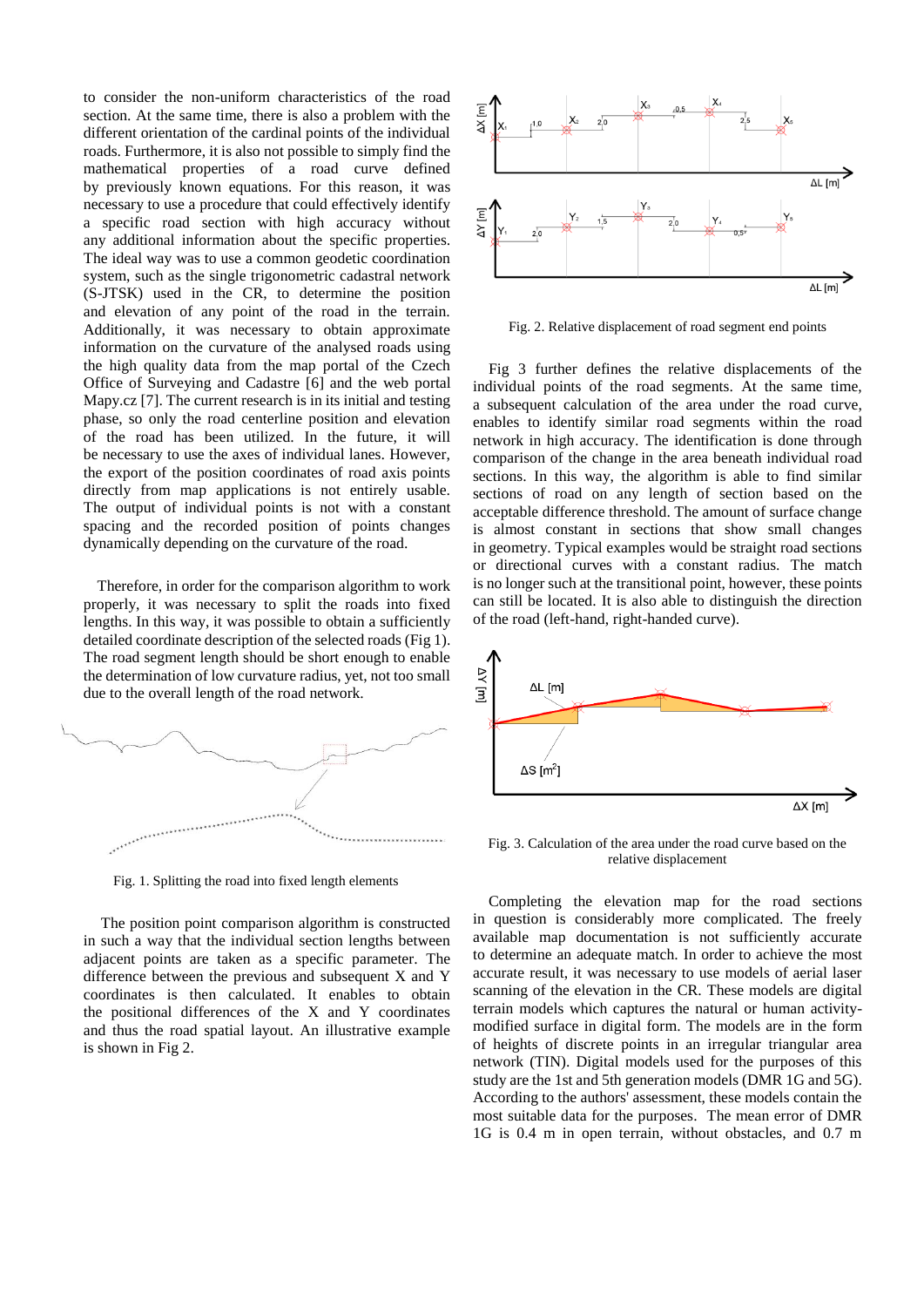in forested landscape [8]. It can be seen that the achieved accuracy is not quite ideal, however, the advantage of using this scanning is in the possibility to identify bridge objects, which are not so accurate or completely missing in the following generations. The reason is that subsequent generations have a more aggressive error filtering approach, which lead to omission of these objects. The use of the latest, 5th generation surface scanning, on the other hand, have a significantly smaller mean error. The DMR 5G is stated to have an accuracy of 0.18 m in open terrain and 0.3 m in forested landscapes [9]. By combining the aforementioned models together with directional location of road network, it was possible to determine the vertical alignment. However, due to the differences in heights of the DMR, it was necessary to develop an algorithm that estimated the correct heights. The approach works by the prediction of subsequent points through calculation of the trend of the height values. As a base information was taken the DMR 5G model. If the subsequent height from the model corresponded with the predicted value, it was possible to consider that the subsequent height was correct. If the prediction of the next point height significantly differed, it was evaluated as an incorrect by the algorithm and replaced by the 1st generation height information. In case, that both models' heights showed values which differed significantly, the predicted height information was used. The model of the particular road vertical alignment was thus created by iterative evaluation of the most suitable points. The road was then divided into sections of constant length, similar to the directional alignment. In order to further minimize the effects of local errors, the resulting vertical alignment was smoothed with use of the simple moving average. The idea is that the changes in the vertical alignment of the road are gradual and continuous. At the same time, to check the error rate, maximum and mean errors were evaluated and this information was used for new iteration to improve the resulting quality of the model. The test output from the vertical alignment of road can be seen in the following Fig 4 and 5. In the first case the road is routed under the bridge structure, in the second case the road is routed over the bridge.



Fig. 4. Vertical alignment model – under the bridge (DMR 1G – blue line, DMR 5g – orange line, 1st iteration – yellow line, final model – violet line)



Fig. 5. Vertical alignment model – over the bridge (DMR 1G – blue line, DMR 5g – orange line, 1st iteration – yellow line, final model – violet line)

 After obtaining general information on the directional and vertical alignment, a detailed assessment of the individual elements on and near the road must be provided. The principle for the identification of typologically similar sections within the road network is based primarily on a sufficiently detailed database containing various segments. Fig 6 shows the initial layout of the database structure, which can subsequently be used for the filtering. This part is still under development and it is likely that there will be subsequent modifications to evaluate all aspects crucial for an accurate determination. The database is designed in such a way that each road section "Road element" is supplemented with different groups of attributes that modify the resulting correspondence of the selected section with other road sections. In general, the sub-categories of the "Road element" can be divided into elements that will contain basic information on geometric parameters, information related to the traffic characteristics, road infrastructure or facilities in close proximity to the road. At the same time, each section is supplemented with information related to traffic accidents statistics. This database will also include the use of data obtained in the context of road safety inspections aggregated in the CEBASS (Central Evidence of Road Safety Analysis) database [10].



Fig. 6. Database layout and its relations